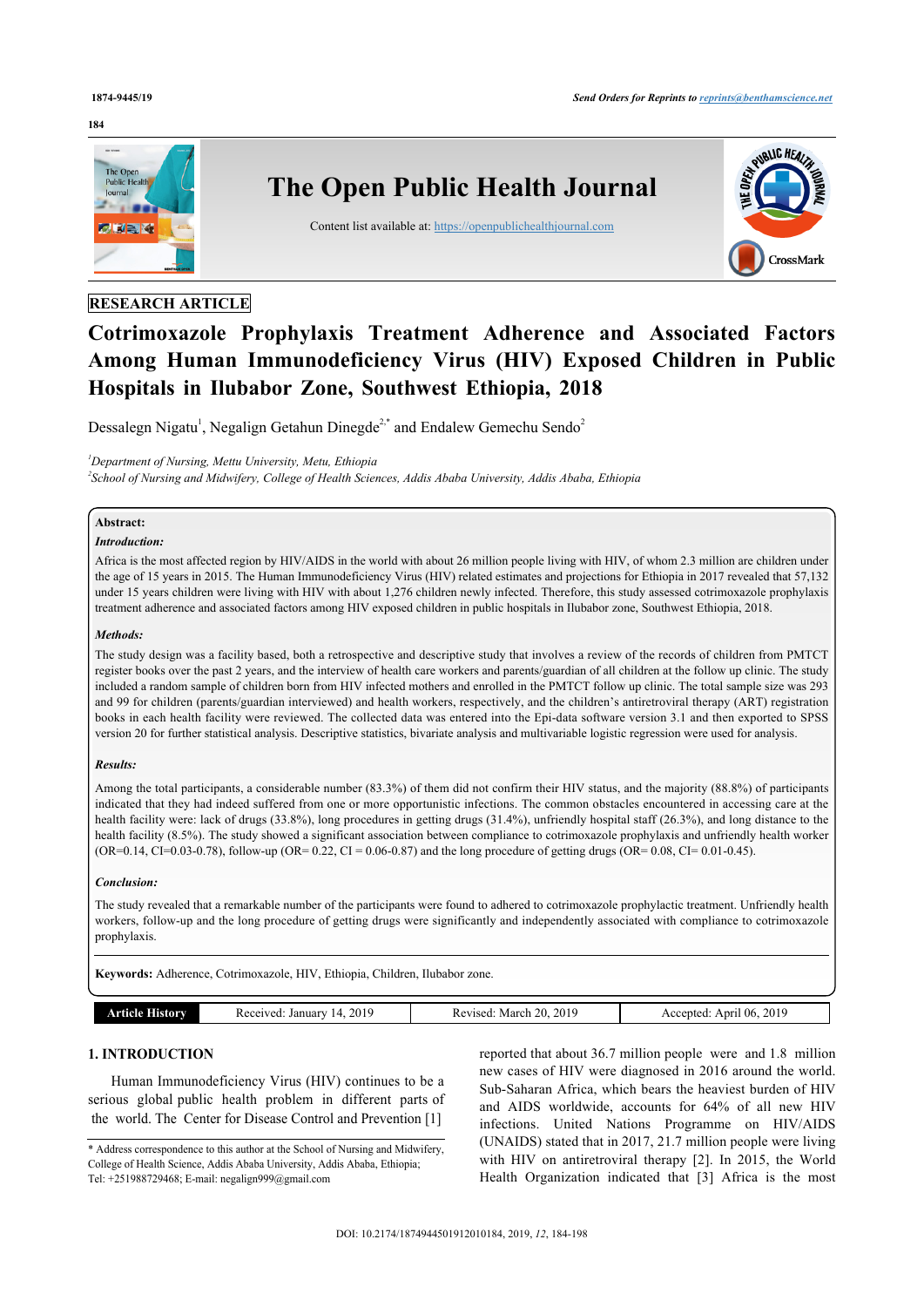affected region by HIV/AIDS in the world with about 26 million people living with HIV, of whom 2.3 million were children under the age of 15 years. In addition, 90% of the children in the world living with HIV were in sub-Saharan Africa. In 2015, 51% of people living with HIV in the African region knew their HIV status, and more than 12 million were receiving HIV treatment.

According to spectrum preliminary estimates by the President's Emergency Plan for AIDS Relief (PEPFAR), HIV prevalence in Ethiopia in 2016 was estimated to be 1.5%. It was estimated that there were 4.2 million orphans in Ethiopia, of which, 18 percent were orphaned due to HIV/AIDS [[4](#page-5-3)]. As stated by the Ethiopian Public Health Institute, in 2017, HIV related estimates and projections for Ethiopia revealed that 57,132 under 15 years children were living with HIV with about 1,276 children newly infected [\[5\]](#page-5-4). With the expansion of HIV care and treatment services in the country, a remarkable uptake has been achieved in HIV counseling and testing (HCT) services. In 2014, on average, per year more than 10 million people were tested for HIV, with 27% HIV testing and counseling coverage among the adult population. In the same year, about 339,043 adults with 65% ART coverage were receiving ART. However, pediatric ART coverage was below 15% (22,955) which is an issue to be concerned [\[6\]](#page-5-5).

Many HIV-infected infants and children die from HIVrelated causes without their HIV status being known or receiving HIV care. Without access to cotrimoxazole prophylaxis, ART and supportive care, about a third of all HIV-infected infants die by 1 year of age and about half of all HIV-infected infants die by age of 2 years [[7](#page-5-6), [8](#page-5-7)]. The World Health Organization (WHO) endorses a comprehensive model for the Prevention of Mother to Child Transmission (PMTCT) programs which include preventing new HIV infections among women of childbearing age, preventing unplanned pregnancies among women living with HIV, preventing HIV transmission to the baby and providing right treatment, care and support to mothers living with HIV, their children and families [[9](#page-5-8)].

According to the 2016 Ethiopian PMTCT guideline: the follow-up schedule of HIV exposed infants (HEIs) is at 7 days, 6 weeks, then monthly for 6 months, then every 3 months until HIV infection is excluded. Cotrimoxazole prophylaxis is initiated at 4 6 weeks and is continued if the infant is HIVinfected or is discontinued if HIV-infection is excluded [[8](#page-5-7), [10](#page-5-9), [11\]](#page-5-10).

Mortality is very high among untreated infants infected with HIV in the first year of life, making early HIV testing, prompt return of results and rapid initiation of treatment imperative [\[12,](#page-5-11) [13](#page-5-12)]. Ethiopia is among the top ten countries in the world with the highest burden of HIV infections among children due to mother to child transmission. In addition, HIV is the third commonest cause of death among children in Ethiopia [[14](#page-5-13), [15\]](#page-5-14). In Ethiopia, infants and young children have an exceptionally high risk of poor outcomes from HIV related infection as up to 52% and 75% of children die before the age of two and five years, respectively, in the absence of any intervention [\[13](#page-5-12)].

Due to the definite effectiveness and safety of

cotrimoxazole for the management of opportunistic infections in children, the World Health Organization endorses that all children born to HIV-infected mothers should be provided with possible prophylaxis during 4-6 weeks after birth [\[16\]](#page-5-15). In the absence of PCR, prophylaxis should be continued for at least 1 year, when it is confirmed that the child is not HIV-infected and is no longer exposed to HIV [\[9\]](#page-5-8). However, in resourcelimited countries, the implementation of cotrimoxazole prophylaxis according to the guideline is challenging. For instance, out of an estimated 135,000 children who are in need of cotrimoxazole prophylaxis, only 56% are currently receiving this intervention in Ethiopia[[13,](#page-5-12) [17](#page-5-16)]. Therefore, this study assessed cotrimoxazole prophylaxis treatment adherence and associated factors among Human Immunodeficiency Virus (HIV) exposed children in public hospitals in Ilubabor zone, southwest Ethiopia, 2018.

#### **2. MATERIALS AND METHODS**

#### **2.1. Study Design and Setting**

The study design was facility-based, being both a retrospective and descriptive study that involves a review of the records of children from the Prevention of Mother-to-Child Transmission of HIV (PMTCT) register books over the past 2 years, and the interview of health care workers and parents/guardian of all children at the follow up clinic in two public hospitals of Ilubabor zone, Ethiopia. The study involved all mother-infant pairs who were within the catchment area of the health facilities and confirmed to be HIV positive during pregnancy and found in the registers.

#### **2.2. Sampling Technique and Procedure**

The study included a random sample of children born from HIV infected mothers and enrolled at the PMTCT follow up clinic in the zonal governmental public hospital over the last two years. Children born from an HIV infected mother with 6weeks to five years of age and undertaking CPT have been included in the study. In addition, health professionals working in PMTCT and ART departments were participants of the study. The sample size was calculated using single population proportion formula by using a retrospective study conducted in Addis Ababa, which showed that 56% of infants adhered to cotrimoxazole with 95% CI and 5% marginal error [[18](#page-5-17)]. The total sample size was 293 and 99 for children (parents/guardian interviewed) and health workers, respectively. In addition, the children's ART registration book in each health facility was also reviewed.

#### **2.3. Measurements**

Data were collected by a structured pre-tested questionnaire which was adopted from different studies [[9](#page-5-8), [17](#page-5-16), [19](#page-5-18)]. Data was collected by using the structured questionnaire form to gather the information of infants from the PMTCT register books. The data collected through the review of the PMTCT register books and the interview of parents, guardians /caregivers, and health care workers. The content of the questionnaire included: socio-demographic characteristics (age of the child, sex of the child, age of the caregiver, educational status, occupational status of the caregiver); socio-economic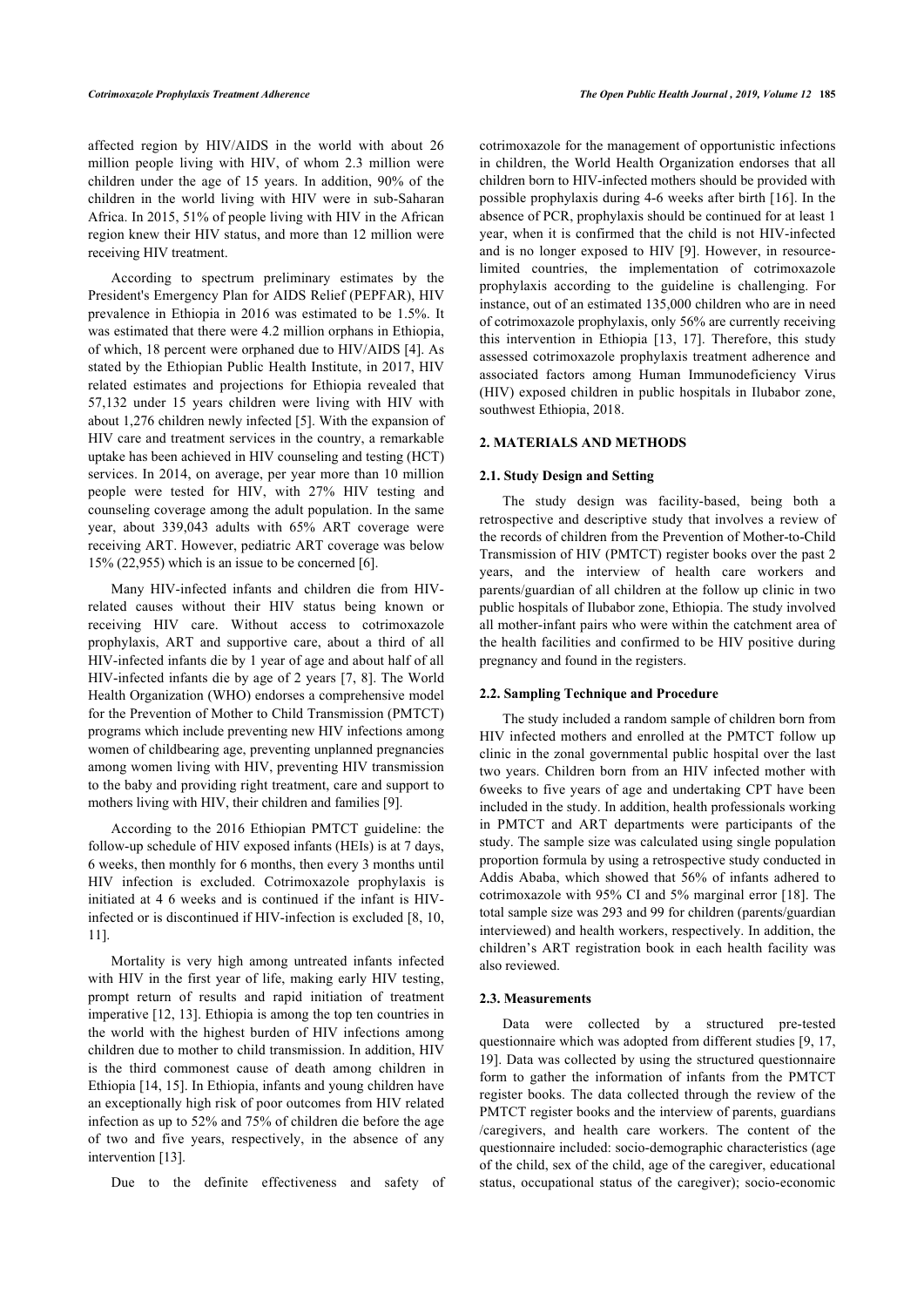conditions (monthly income, financial support for the child, grant for the child); medication-related factors; health care delivery systems related factors, health care provider related questions, caretaker related factors, and register books review (as per the national guidelines). The independent variables were: health care provider-related factors, health facilityrelated factors, drug-related factors, and caregiver /familyrelated factors.

#### **2.4. Data Analysis and Processing**

<span id="page-2-0"></span>The collected data was entered into the Epi-data software version 3.1 and then exported to the SPSS version 20 for further statistical analysis. Descriptive statistics were used to describe the study participants major independent and dependent variables. The bivariate analysis used to analyze the association between predictors and dependent variables. Multivariable logistic regression analysis was used to see the impact of the variable of interest on the outcome variable. Odds ratio and p-value were computed to see whether any relation exists between the two variables. A P - value less than 0.05 will be considered as statistically significant.

#### **2.5. Operational Definitions**

Good adherence: taking greater than 95% prescribed dose or Missed 3 and less doses/30doses [\[9\]](#page-5-8).

Poor adherence: less than 95%, missed greater than 3 doses per 30 doses.

HIV Exposed children: children who were born from confirmed HIV infected women [\[20](#page-5-19)].

#### **2.6. Ethical Consideration**

Ethical clearance was obtained from the Research Ethics Committee (REC) of Addis Ababa University, College of Health Science, School of Nursing and Midwifery. Permission from the Ilubabor zone health bureau, and then informed written consent of individual participants were obtained after being fully informed of the study purpose and procedures. During the consent taking process, they were provided with information regarding the purpose of the study, why and how they were selected for this study and the opportunity given to ask questions if they had. Participants also were assured of the confidentiality of the information obtained from them during the data collection by not using personal identifiers and analyzing the data in aggregates. Confidentiality and anonymity were ensured. No name and other identifying information were asked.

#### **3. RESULTS**

#### **3.1. Study Population Characteristics**

Most of the (272 (93%)) of the care giver respondents were female and 196 (66.9%) of them were living with a partner. The majority of the care givers 223 (76.1%) were less than 30 years of age and almost half of them 157 (53.6%) were Christians. The majority of the respondents (64.5%) attended the secondary school and 57.7% of them reported an average annual household income of less than 15,000. ETB. In addition, the results indicated that the majority (280 (95%)) of the respondents were unemployed.

A total of 293 HIV exposed children from recorded data

for the past 2 years in the data registry were enrolled in the study. Review of the records indicated that amongst all the infants who were registered in the PMTCT register books and born from confirmed HIV-infected mothers, more than half [158 (54%)] of them were in the 13-18 month age group. The mean age of the children was 10.6 Kg. The majority of the health care worker respondents were nurses (62.8%), followed by physicians (27.7%) and health officers (9.5%). Table**1** provides the socio-demographic characteristics of the study participants.

| <b>Variables</b> | Category               | N   | $\%$ |
|------------------|------------------------|-----|------|
|                  | $\leq$ 15 months       | 174 | 59.4 |
| Age (Child)      | $>15$ months           | 119 | 40.6 |
|                  | $\leq$ 30 years        | 223 | 76.1 |
| Age (Care giver) | $>30$ years            | 70  | 23.9 |
|                  | $\leq 10$ Kg           | 159 | 54.5 |
| Weight (Child)   | $>10$ Kg               | 133 | 45.5 |
|                  | Living with partner    | 196 | 66.9 |
| Cohabitation     | Living alone           | 97  | 33.1 |
|                  | Below secondary school | 104 | 35.5 |
| Education        | Secondary and above    | 189 | 64.5 |
|                  | Christian              | 157 | 53.6 |
| Religion         | Muslim                 | 136 | 46.4 |
| Income           | $\leq$ 1500 ETB        | 169 | 57.7 |
|                  | $>1500$ ETB            | 124 | 42.3 |
|                  | Yes                    | 44  | 15   |
| Hospitalization  | N <sub>0</sub>         | 249 | 85   |
|                  | Yes                    | 115 | 39.2 |
| Facility support | No                     | 179 | 60.8 |

# **Table 1. Sociodemographic characteristics of study participants in public hospitals, Ilubabor, Ethiopia, April, 2018 (n=293).**

#### **3.2. Exposed Children's Health Status**

Among the total (293) HIV exposed children, a considerable number of them (83.3%) have not confirmed their HIV status yet. The vast majority (92.2%) of the children adhered cotrimoxazole prophylactic treatment. The result indicated that nearly half of HIV exposed infants (44.1%) were hospitalized within the last one month and the causes of admission to hospital were: pneumonia (43.2%), diarrhea (18.4%), and 9.6% reported to have been admitted for various other reasons. The majority of the participants (88.8%) indicated that they had indeed suffered from one or more opportunistic infections. The study showed that the majority (90.1%) of the children were on stage one WHO HIV staging followed by 4.8% at stage two, 3.4% at stage four and 1.7% at stage three.

#### **3.3. Factors Associated with Children's Treatment Adherence**

#### *3.3.1. Health Facility Factors*

In this study, most of the respondents (80.5%) stated that they encountered barriers in accessing cotrimoxazole therapy. The common obstacles encountered in accessing care at the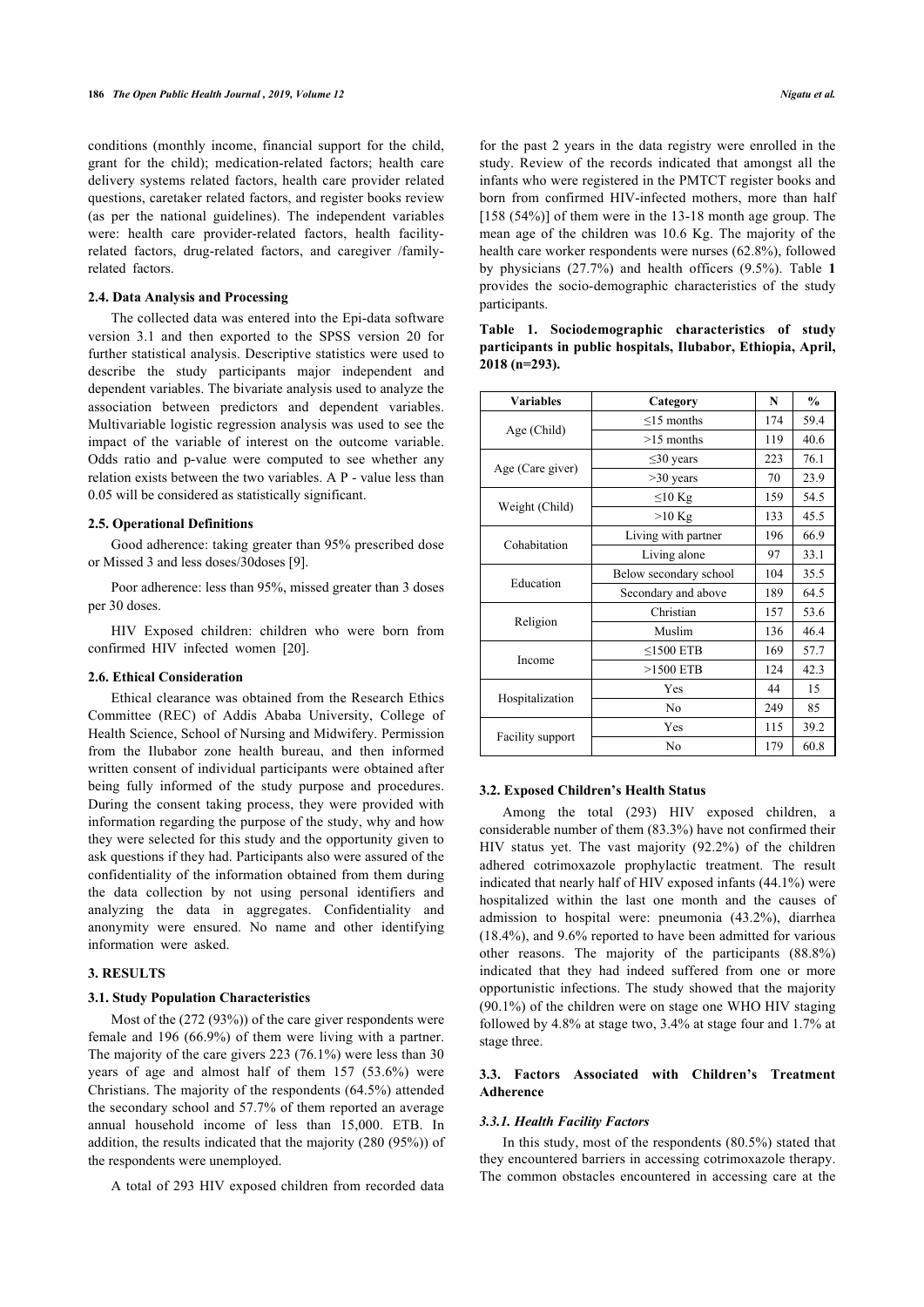health facility were lack of drugs (33.8%), long procedures of getting drugs (31.4%), unfriendly hospital staff (26.3%), and long distance to the health facility (8.5%). The study showed that the majority of (60.8%) the health care facilities providing care for the HIV exposed children did not offer any form of social support services (counseling on positive living, nutrition *etc*.) for the clients.

#### *3.3.2. Cotrimoxazole Related Factors*

The study indicated that nearly all 98.3% of the respondents reported that CPT was part of their current treatment regime, among which 35.2% had not missed any dose, 20.6% of the respondents had missed only one dose, 27.2% had missed only two doses and 9.2% had missed only three doses and 7.8% reported missing more than three doses within the one month. More than half (66.7%) of the health care workers reported to have experienced unavailability of cotrimoxazole pediatric formulations in the health care facilities. In the absence of cotrimoxazole syrup, approximately one-quarter (23.8%) of health care workers gave instructions to parents and guardians to prepare cotrimoxazole suspension using crushed tablets at home. Some health care workers (17.5%) were able to assist parents and guardians by making cotrimoxazole suspension using cotrimoxazole crushed tablets and (19.8%) requested parents and guardians to come back to the health facilities the next day with anticipation that the drug will be available during that time. Moreover, 80.5% of the respondents had received regular supplies of CPT and 19.5% of respondents reported being unable to acquire the drug when they needed it. The most frequently experienced side effects were vomiting (57.7%), nausea (25.6%), rash (13.7%) and other reason (3.1%).

#### *3.3.3. The Health Care Provider Related Factors*

The study indicated that the majority (99.2%) of the respondents received counseling during treatment in which the patients informed about their drug instructions, benefits of adherence and related issues on CPT. Among the clients receiving CPT, the common factors for missing the CPT dose were unavailability of the drug, forgetfulness, difficulties in understanding its usage, and distance from health facilities, being 32.1%, 23.2%, 23.2% and 21.2% respectively.

#### *3.3.4. Caretaker Related Factors*

The caregiver participants were mothers, fathers and guardians with 45.7%, 7.8% and 46.4%, respectively. The study revealed that only 191 (65.5%) of the caretakers were aware of opportunistic infections related problems.

# *3.3.5. Independent Predictors of Adherence to Cotrimoxazole Prophylactic Treatment*

Table**2** depicts factors that can predict and impose an impact on acquiring good adherence about cotrimoxazole prophylactic treatment using binary logistic regression. Accordingly, after controlling the effects of other variables, two variables were found to be significantly associated with adherence to CPT in children. As shown in Table **[2](#page-3-0)**, the followup was significant and participants with scheduled follow-up more strictly adhered to cotrimoxazole prophylactic treatment  $(OR = 0.22, CI = 0.06 - 0.87)$ . In addition, children who faced barriers in getting CPT drugs were less likely to adhere to CPT than those who did not encounter any problem; the barriers included unfriendly health worker (OR=0.14, CI=0.03-0.78), long procedure of getting the drug (OR=  $0.08$ , CI=  $0.01$ -0.45), and unavailability of the drug (OR=  $0.11$ , CI=  $0.02-061$ ).

<span id="page-3-0"></span>

|                                   |  |  | Table 2. Factors associated with CPT adherence among HIV exposed children attending at Mettu Karl and Darimu hospital, |  |
|-----------------------------------|--|--|------------------------------------------------------------------------------------------------------------------------|--|
| Ilubabor, Ethiopia, 2018 (N=293). |  |  |                                                                                                                        |  |

|                         | Adherence Level n (%) |          |                       |                      |  |
|-------------------------|-----------------------|----------|-----------------------|----------------------|--|
| <b>Variables</b>        | Good                  | Poor     | <b>COR (95% CI)</b>   | <b>AOR</b> (95%CI)   |  |
| Age (Child)             |                       |          |                       |                      |  |
| $\leq$ 15 months        | 158 (90.8)            | 16(9.2)  | $1.62(0.65-4.1)$      | $1.93(0.7 - 5.7)$    |  |
| $>15$ months            | 112(94.1)             | 7(5.9)   |                       |                      |  |
| Cohabitation            |                       |          |                       |                      |  |
| Living with partner     | 178(90.8)             | 18(9.2)  | $1.86(0.67 - 5.2)$    | $2.7(0.81 - 8.97)$   |  |
| Living alone            | 92(94.8)              | 5(5.2)   |                       |                      |  |
| <b>Education</b>        |                       |          |                       |                      |  |
| Below secondary school  | 96(92.3)              | 8(7.7)   | $0.97(0.39-2.36)$     | $1.63(0.52 - 5.1)$   |  |
| Secondary and above     | 174(92.1)             | 15(7.9)  |                       |                      |  |
| Income                  |                       |          |                       |                      |  |
| $\leq$ 1500 ETB         | 159 (94.1)            | 10(5.9)  | $0.54(0.23 - 1.27)^*$ | $0.38(0.13-1.1)$     |  |
| $>1500$ ETB             | 111(89.5)             | 13(10.5) |                       |                      |  |
| <b>Follow</b> up        |                       |          |                       |                      |  |
| Scheduled               | 239 (93.4)            | 17(6.6)  | $0.37(0.14-1.0)*$     | $0.22(0.06 - 0.87)*$ |  |
| Unscheduled             | 31(83.8)              | 6(16.2)  |                       |                      |  |
| <b>Medical Problems</b> |                       |          |                       |                      |  |
| Persistent diarrhea     | 48(88.9)              | 6(11.1)  | $0.9(0.25 - 3.2)^*$   | $1.34(0.28-6.44)$    |  |
| Fever                   | 63(90)                | 7(10)    | $0.8(0.24 - 2.71)^*$  | $1.65(0.38 - 7.16)$  |  |
| Pneumonia               | 123(96.1)             | 5(3.9)   | $0.3(0.08-1.1)$       | $0.35(0.08-1.57)$    |  |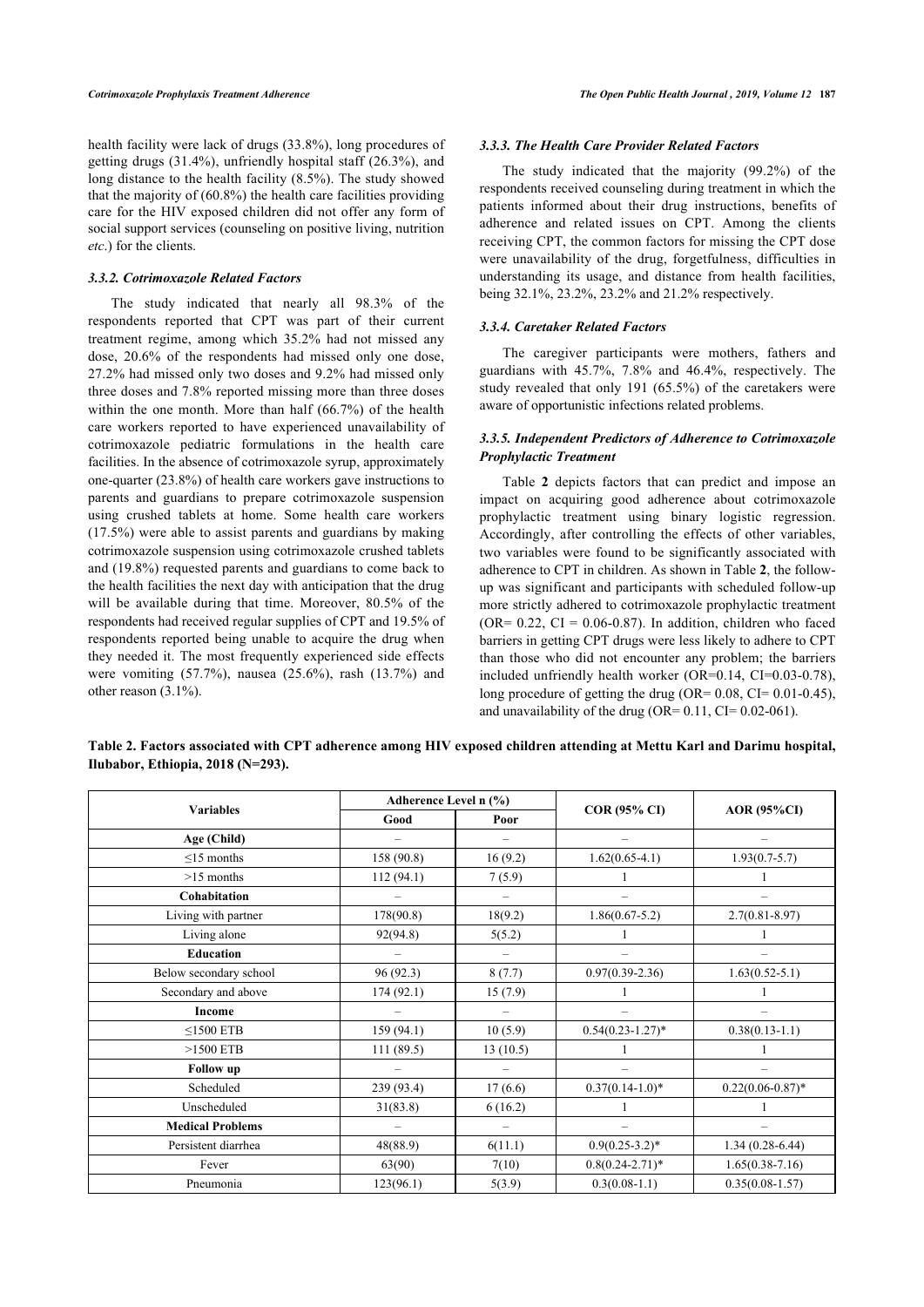*(Table 2) contd.....*

| <b>Variables</b>                   | Adherence Level n (%) |         |                     |                       |  |
|------------------------------------|-----------------------|---------|---------------------|-----------------------|--|
|                                    | Good                  | Poor    | <b>COR (95% CI)</b> | <b>AOR</b> (95%CI)    |  |
| Candidiasis                        | 36(87.8)              | 5(12.2) |                     |                       |  |
| <b>Barriers</b>                    |                       |         |                     |                       |  |
| Unfriendly health worker           | 72(93.5)              | 59(6.5) | $0.28(0.7-1.1)^*$   | $0.14(0.03-0.78)$ *   |  |
| Long procedure in getting drug     | 86(93.5)              | 6(6.5)  | $0.28(0.08-1.0)*$   | $0.08(0.01 - 0.45)^*$ |  |
| Drug unavailable                   | 92 (92.9)             | 7(7.1)  | $0.3(0.09-1.06)$ *  | $0.11(0.02-061)^*$    |  |
| Long distance from facility        | 20(92.2)              | 5(7.8)  |                     |                       |  |
| Note: $*$ refers to P-value < 0.05 |                       |         |                     |                       |  |

#### **4. DISCUSSION**

The World Health Organization (WHO) issued global recommendations for the use of CTX in children exposed to HIV as well as children, adolescents and adults infected with HIV in an effort to extend and improve the quality of life for people living with HIV, including those on ART [[21](#page-5-20) - [23\]](#page-5-21). The primary purpose of CTX prophylaxis in all HIV exposed children is to provide added protection against other opportunistic infections in infants who are HIV infected and who would only be diagnosed much later.

Strict adherence is pivotal to the successful Cotrimoxazole Prophylactic Treatment (CPT). Adherence is the extent to which a client's behavior matches the prescribed health care regimen in terms of care (correct date and time for clinic appointment) and treatment (correct drug, timing, dosing, compliance with food restrictions and no missed doses). As with any drug use, drug efficacy is directly proportional to the patient's level of adherence. Although exposing children to CTX for a longer period is more likely to affect adherence to CTX, good adherence levels are required to obtain a successful treatment outcome [\[24](#page-5-22), [25\]](#page-6-0).

In this study, challenges encountered during the provision of cotrimoxazole prophylaxis in children born to HIV-infected mothers were assessed through the review of PMTCT files and by interviews of caregivers of children and health care providers in the public hospitals. Overall, the majority (92.2%) of the children adhered to cotrimoxazole prophylactic treatment. The study conducted in public hospitals of Tigray, northern Ethiopia, on HIV-positive pregnant women showed that the level of adherence of respondents to Option B+ PMTCT drugs was 87.1%, which is in line with this study [[26](#page-6-1)]. According to Gokarn, Narkhede[[27](#page-6-2)], a study conducted on adherence to antiretroviral therapy in India with 97% adherence rate showed outcomes similar to this study. To the contrary, a cross-sectional study conducted on HIV exposed infants in Chikankata District in Southern Zambia showed that 78.7% of the respondents were non-compliant with cotrimoxazole prophylaxis[[28](#page-6-3)]. In addition, according to a retrospective quantitative study conducted in Addis Ababa, Ethiopia, only 56% of the infants were found to adhere to cotrimoxazole prophylactic treatment [\[10](#page-5-9)]. Moreover, different studies conducted in Ethiopia, India and Tanzania revealed lower adherence level being7%, 63.7%, and 16.7% respectively [\[19](#page-5-18), [29,](#page-6-4) [30](#page-6-5)].

However, cotrimoxazole is relatively inexpensive, costeffective, with logistically feasible interventions to reduce morbidity and mortality in patients with HIV. Majority (66.7%) of the health care workers reported to have experienced

unavailability of cotrimoxazole pediatric formulations in the health facilities. This was the finding reported in other studies [[19](#page-5-18), [21](#page-5-20), [24](#page-5-22), [28](#page-6-3), [31](#page-6-6) - [34\]](#page-6-7). Confirming HIV status in HIV exposed individuals remains a challenge as a considerable number of them (83.3%) have not confirmed their HIV status yet. This was at variance with findings which showed a better confirmatory status [[10,](#page-5-9) [25\]](#page-6-0). This could be due to PCR testing being resource-limited in countryside health facilities.

The study showed a significant association between compliance to cotrimoxazole prophylaxis and unfriendly health workers at health facilities (OR=0.14, CI=0.03-0.78), followup (OR=  $0.22$ , CI =  $0.06-0.87$ ) and the long procedure of getting drugs  $(OR = 0.08, CI = 0.01-0.45)$ . Prior studies conducted in Zambia and other WHO regions have found similarresults [[21,](#page-5-20) [28](#page-6-3)].

Lack of adequate supply of cotrimoxazole in health facilities was among the factors causing poor implementation of cotrimoxazole prophylaxis. This result is similar to studies conducted in India and Tanzania [[19](#page-5-18), [29](#page-6-4)]. The study indicated that the most frequently experienced side effects were vomiting (57.7%), followed by nausea (25.6%), rash (13.7%) and others (3.1%). This is in line with a study conducted in Tanzania which revealed that 37.3% of the participants mentioned cotrimoxazole-induced side effects, including nausea, vomiting, and skin rashes, as the reasons for skipping prescribed doses[[19\]](#page-5-18).

In this study, the majority of the participant (88.8%) indicated that they had indeed suffered from one or more opportunistic infections: 43.9% of the respondents reported pneumonia, followed by diarrhea (18.4%) and others (9.6%) as the cause of admission. This can be attributed to the fact that poor adherence to cotrimoxazole is usually associated with increased rates of opportunistic infections and hospitalization due to missed doses [[35\]](#page-6-8).

# **CONCLUSION**

In summary, the study revealed that the remarkable number of participants were found to adhere to cotrimoxazole prophylactic treatment. An unfriendly health workers at health facilities, follow-up and the long procedure of getting drugs were significantly and independently associated with compliance to cotrimoxazole prophylaxis. Among the total participants, a considerable number of them did not confirm their HIV status, and the majority of participants indicated that they had indeed suffered from one or more opportunistic infections.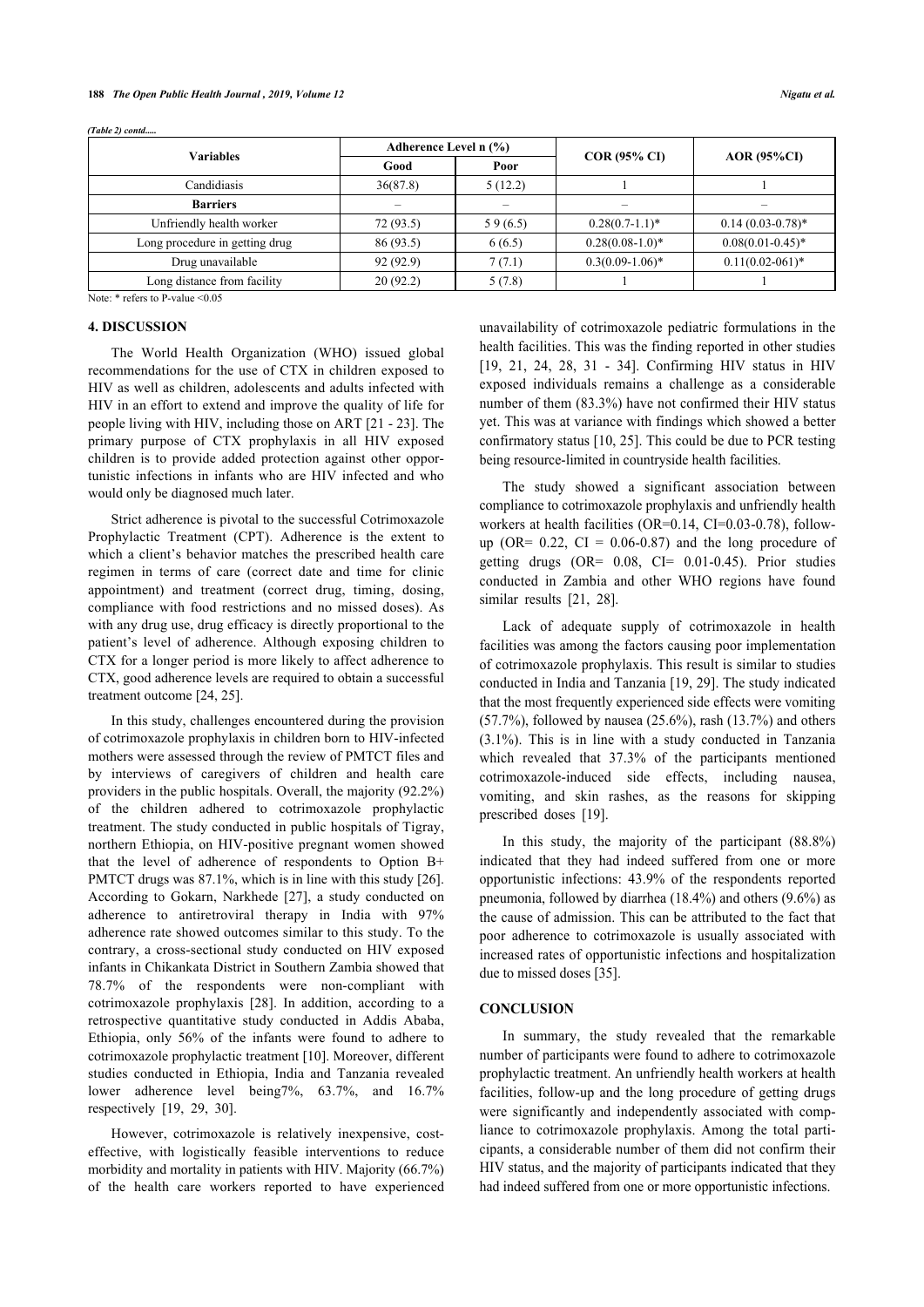# **LIST OF ABBREVIATIONS**

<span id="page-5-6"></span><span id="page-5-5"></span><span id="page-5-4"></span><span id="page-5-3"></span><span id="page-5-2"></span><span id="page-5-1"></span><span id="page-5-0"></span>

| <b>AOR</b>    | $=$ | <b>Adjusted Odds Ration</b>                |
|---------------|-----|--------------------------------------------|
| ART           | $=$ | Antiretroviral Therapy                     |
| <b>COR</b>    | $=$ | Crude Odds Ratio                           |
| <b>CPT</b>    | $=$ | Cotrimoxazole Prophylaxis Treatment        |
| CTX           | $=$ | Cotrimoxazole                              |
| HCT           | $=$ | HIV Counseling and Testing                 |
| <b>HEIs</b>   | =   | <b>HIV Exposed Infants</b>                 |
| HIV           | $=$ | Human Immunodeficiency Virus               |
| OR            | $=$ | Odds Ratio                                 |
| <b>PCR</b>    | $=$ | Polymerase Chain Reaction                  |
| <b>PEPFAR</b> | $=$ | President's Emergency Plan for AIDS Relief |
| <b>PMTCT</b>  | $=$ | Prevention of Mother to Child Transmission |
| <b>REC</b>    | $=$ | Research Ethics Committee                  |
| <b>UNAIDS</b> | $=$ | United Nations Programme on HIV/AIDS       |
| WHO           |     | $=$ World Health Organization              |

# <span id="page-5-9"></span><span id="page-5-8"></span><span id="page-5-7"></span>**ETHICS APPROVAL AND CONSENT TO PARTI-CIPATE**

<span id="page-5-10"></span>Ethical clearance was obtained from the Research Ethics Committee (REC) of Addis Ababa University, College of Health Science, School of Nursing and Midwifery.

# <span id="page-5-11"></span>**HUMAN AND ANIMAL RIGHTS**

<span id="page-5-12"></span>No humans/ animals were used for the studies that are basis of this research.

### <span id="page-5-14"></span><span id="page-5-13"></span>**CONSENT FOR PUBLICATION**

<span id="page-5-17"></span><span id="page-5-16"></span><span id="page-5-15"></span>Permission from Ilubabor zone health bureau, and then informed written consent of individual participants was obtained after being fully informed of the study purpose and procedures. During the consent process, they were provided with information regarding the purpose of the study, why and how they selected for this study and opportunity given to ask questions if they had. Participants also assured about confidentiality of the information obtained from them during the data collection by not using personal identifiers and analyzing the data in aggregates. Confidentiality and anonymity was ensured. No name or other identifying information included in the instrument.

#### <span id="page-5-19"></span><span id="page-5-18"></span>**AVAILABILITY OF DATA AND MATERIALS**

The datasets used and/or analyzed during the current study are available from the corresponding author on request.

#### <span id="page-5-20"></span>**FUNDING**

This study was funded by Addis Ababa University.

#### **CONFLICT OF INTEREST**

The authors declare no conflict of interest, financial or otherwise.

# <span id="page-5-21"></span>**ACKNOWLEDGEMENTS**

<span id="page-5-22"></span>The authors acknowledge the support from The Addis Ababa University, College of Health Science and The Ilubabor

zonal and woreda health departments.

#### **REFERENCES**

- [1] CDC. Statistics Overview 2018.[https://www.cdc.gov/hiv/statistics/](https://www.cdc.gov/hiv/statistics/overview/index.html) [overview/index.html](https://www.cdc.gov/hiv/statistics/overview/index.html)
- [2] UNAIDS. 2017.<http://www.unaids.org/>
- [3] WHO. 2015.<https://afro.who.int/health-topics/hivaids>
- [4] USAID. 2016.<https://www.usaid.gov/ethiopia/hivaids>
- [5] Institute EPH. 2017. [https://www.ephi.gov.et/images/pictures/](https://www.ephi.gov.et/images/pictures/download2009/HIV_estimation_and_projection_for_Ethiopia_2017.pdf) [download2009/HIV\\_estimation\\_and\\_projection\\_for\\_Ethiopia\\_2017.pd](https://www.ephi.gov.et/images/pictures/download2009/HIV_estimation_and_projection_for_Ethiopia_2017.pdf) [f](https://www.ephi.gov.et/images/pictures/download2009/HIV_estimation_and_projection_for_Ethiopia_2017.pdf)
- [6] WHO. 2014[. https://afro.who.int/sites/default/files/2017-05/ethiopia\\_](https://afro.who.int/sites/default/files/2017-05/ethiopia_update-sheet-on-hiv---aids-programme_2014_final.pdf) [update-sheet-on-hiv---aids-programme\\_2014\\_final.pdf](https://afro.who.int/sites/default/files/2017-05/ethiopia_update-sheet-on-hiv---aids-programme_2014_final.pdf)
- [7] Wiegert K, Dinh TH, Mushavi A, Mugurungi O, Kilmarx PH. Integration of Prevention of Mother-To-Child Transmission of HIV (PMTCT) postpartum services with other HIV care and treatment services within the maternal and child health setting in Zimbabwe, 2012. PLoS One 2014; 9(6)e98236
- [\[http://dx.doi.org/10.1371/journal.pone.0098236\]](http://dx.doi.org/10.1371/journal.pone.0098236) [PMID: [24915422\]](http://www.ncbi.nlm.nih.gov/pubmed/24915422) [8] Krebs LD. Ethiopia's prevention of mother-to-child transmission
- (pmtct) programs: addressing attrition and loss to follow-up. 2012. [9] World Health O. Consolidated Guidelines on the Use of Antiretroviral
- Drugs for Treating and Preventing HIV Infection: Recommendations for a Public Health Approach. 2013.
- [10] Shargie MB, Eek F, Abaychew A. Prophylactic treatment uptake and compliance with recommended follow up among HIV exposed infants: A retrospective study in Addis Ababa, Ethiopia. BMC Res Notes 2011; 4(1): 563.
- [\[http://dx.doi.org/10.1186/1756-0500-4-563](http://dx.doi.org/10.1186/1756-0500-4-563)] [PMID: [22201727](http://www.ncbi.nlm.nih.gov/pubmed/22201727)] [11] MOH H. Guidelines for Prevention of Mother to Child Transmission
- Of HIV in Ethiopia. Addis Ababa. 2007. [12] Violari A, Cotton MF, Gibb DM, *et al.* Early antiretroviral therapy and mortality among HIV-infected infants. N Engl J Med 2008; 359(21): 2233-44.
- [\[http://dx.doi.org/10.1056/NEJMoa0800971\]](http://dx.doi.org/10.1056/NEJMoa0800971) [PMID: [19020325](http://www.ncbi.nlm.nih.gov/pubmed/19020325)]
- [13] Ethiopia F. National guidelines for comprehensive HIV prevention, care and treatment. 2014.
- [14] Organization WH. Global update on the health sector response to HIV, 2014. 2014.
- [15] Wudineh F, Damtew B. Mother-to-child transmission of HIV infection and its determinants among exposed infants on care and follow-up in Dire Dawa City, Eastern Ethiopia. AIDS research and treatment. 2016.
- [16] Pediatrics AAo. The prevention and treatment of opportunistic infections in HIV- exposed and HIV-infected children. Pediatrics 2013; 132(5): e1464.
- [17] Sugandhi N, Rodrigues J, Kim MH, Ahmed S, Amzel A, Tolle M, *et al.* HIV Exposed Infants: Rethinking care for a lifelong condition. AIDS (London, England) 2013; 27(02): S187.
- [18] Kalibala S, Jani N, Kassa G. Algorithms for HIV care and treatment in Ethiopia. 2016.
- [19] Kamuhabwa AAR, Gordian R, Mutagonda RF. Implementation of cotrimoxazole preventive therapy policy for malaria in HIV-infected pregnant women in the public health facilities in Tanzania. Drug Healthc Patient Saf 2016; 8: 91-100. [\[http://dx.doi.org/10.2147/DHPS.S119073\]](http://dx.doi.org/10.2147/DHPS.S119073) [PMID: [28008284\]](http://www.ncbi.nlm.nih.gov/pubmed/28008284)
- [20] Cáceres CF, Koechlin F, Goicochea P, *et al.* The promises and challenges of pre-exposure prophylaxis as part of the emerging paradigm of combination HIV prevention. J Int AIDS Soc 2015;

18(4)(Suppl. 3): 19949. [\[http://dx.doi.org/10.7448/IAS.18.4.19949\]](http://dx.doi.org/10.7448/IAS.18.4.19949) [PMID: [26198341\]](http://www.ncbi.nlm.nih.gov/pubmed/26198341)

- [21] Date AA, Vitoria M, Granich R, Banda M, Fox MY, Gilks C. Implementation of co-trimoxazole prophylaxis and isoniazid preventive therapy for people living with HIV. Bull World Health Organ 2010; 88(4): 253-9. [\[http://dx.doi.org/10.2471/BLT.09.066522](http://dx.doi.org/10.2471/BLT.09.066522)] [PMID: [20431788\]](http://www.ncbi.nlm.nih.gov/pubmed/20431788)
- [22] Who. Guidelines on post-exposure prophylaxis for HIV and the use of co-trimoxazole prophylaxis for HIV-related infections among adults, adolescents and children Recommendations for a public health approach - December 2014 supplement to the 2013 consolidated AR. 2013.
- [23] Who. Guidelines on post-exposure prophylaxis for HIV and the use of co-trimoxazole prophylaxis for HIV- related infections among adults, adolescents and children Recommendations for a public health approach - December 2014 supplement to the 2013 consolidated AR. 2014.
- [24] Bardfield J, Agins B, Palumbo M, Wei AL, Morris J, Marston B.